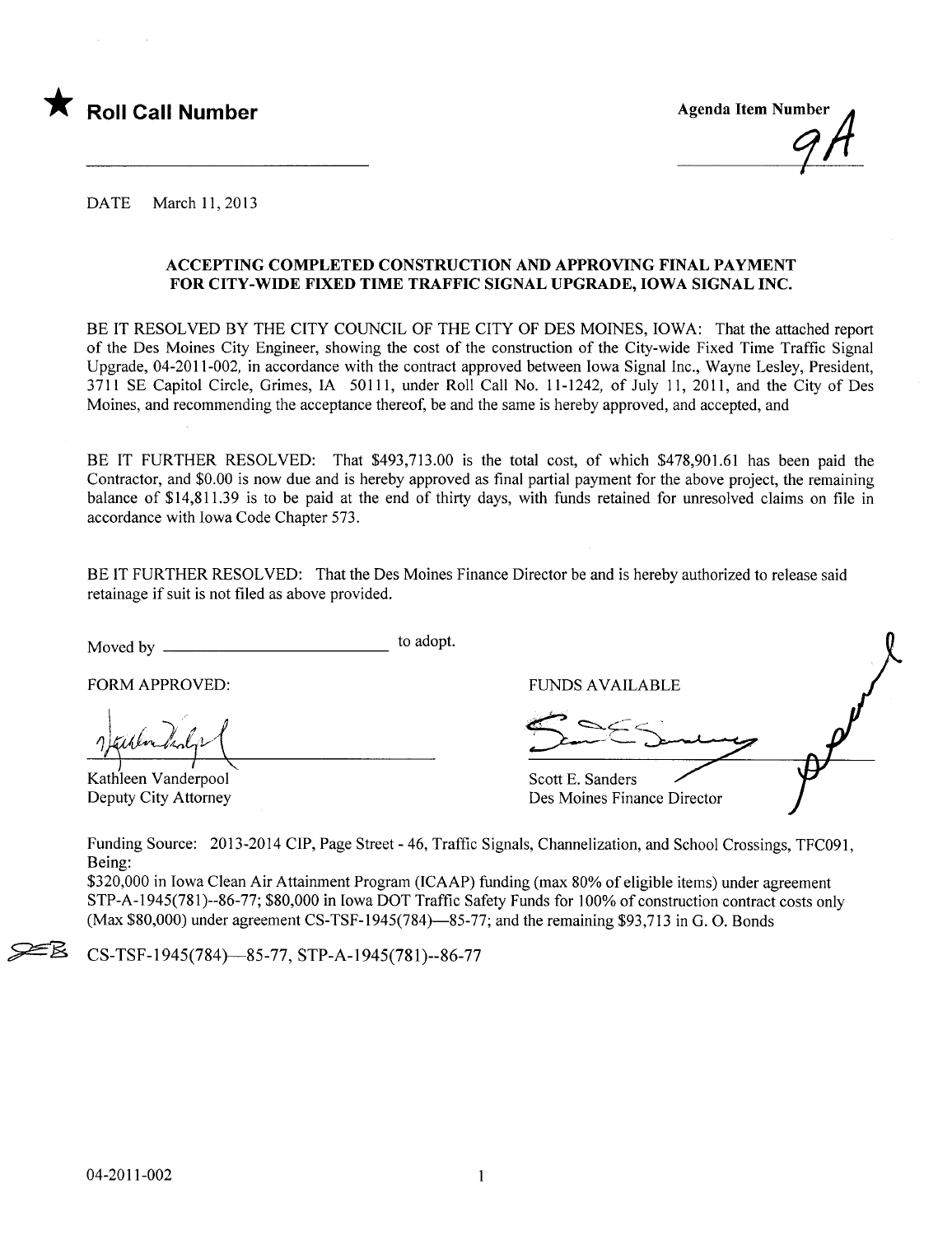

DATE March 11, 2013

| <b>COUNCIL ACTION</b> | <b>YEAS</b> | <b>NAYS</b> | <b>PASS</b> | <b>ABSENT</b>   |                 |
|-----------------------|-------------|-------------|-------------|-----------------|-----------------|
| <b>COWNIE</b>         |             |             |             |                 |                 |
| <b>COLEMAN</b>        |             |             |             |                 |                 |
| <b>GRIESS</b>         |             |             |             |                 | I, DIANE RAI    |
| <b>HENSLEY</b>        |             |             |             |                 | certify that at |
| <b>MAHAFFEY</b>       |             |             |             |                 | said City of D  |
| <b>MEYER</b>          |             |             |             |                 | among other p   |
| <b>MOORE</b>          |             |             |             |                 |                 |
| <b>TOTAL</b>          |             |             |             |                 | IN WITNESS      |
|                       |             |             |             |                 | hand and affi   |
| <b>MOTION CARRIED</b> |             |             |             | <b>APPROVED</b> | above written.  |
|                       |             |             |             | Mayor           |                 |
|                       |             |             |             |                 |                 |

#### **CERTIFICATE**

RAUH, City Clerk of said City hereby at a meeting of the City Council of f Des Moines, held on the above date, r proceedings the above was adopted.

SS WHEREOF, I have hereunto set my ffixed my seal the day and year first<br>en.

**City Clerk**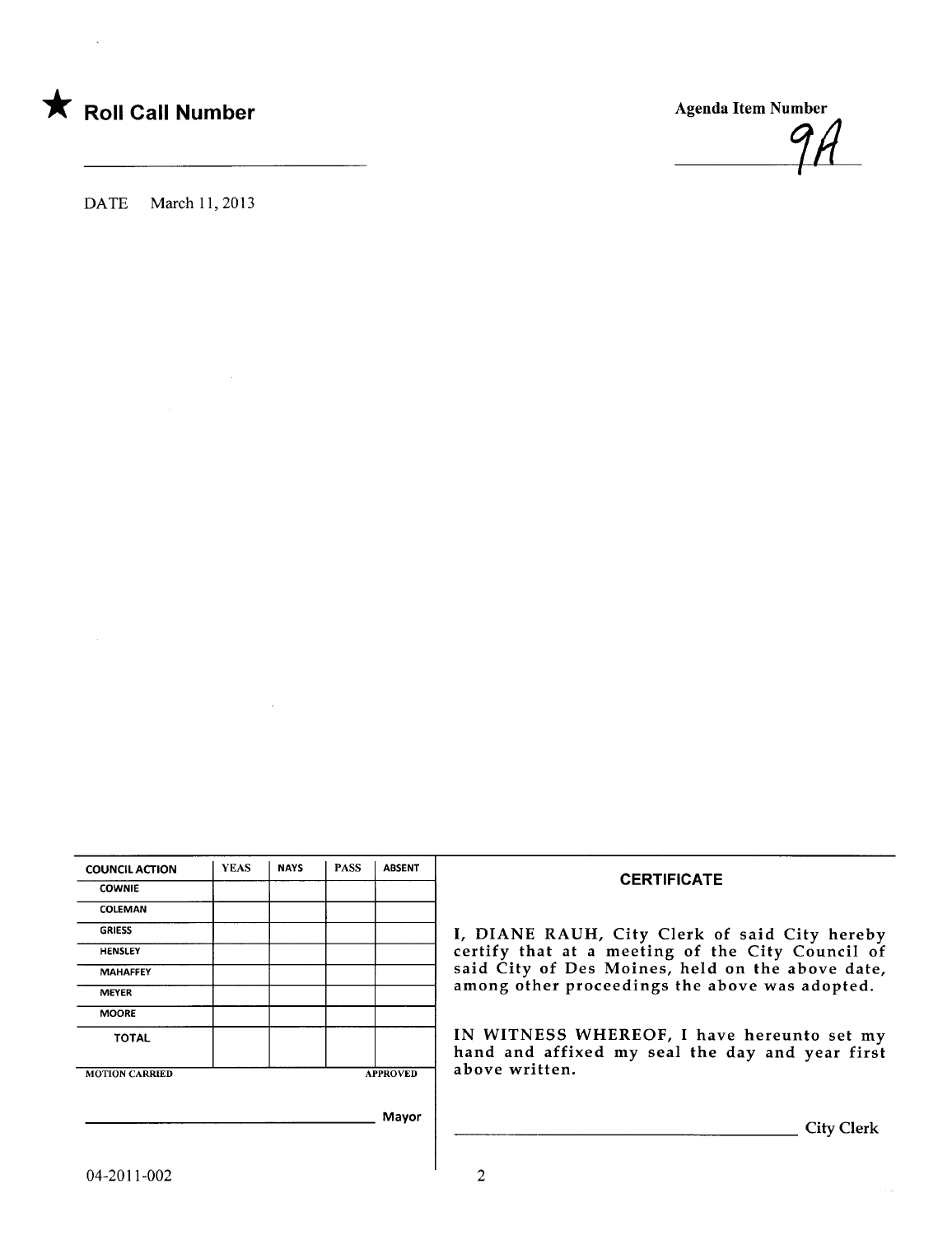

## PROJECT SUMMARY

## City-wide Fixed Time Traffic Signal Upgrade

### **Activity ID 04-2011-002**

On July 11,2011, under Roll Call No.1 1-1242, the Council awarded the contract for the above improvements to Iowa Signal Inc., in the amount of \$475,108.53. Tabulated below is a history of project change orders.

| Change<br>Order No. | <b>Initiated By</b> | <b>Description</b>                                                                   | Amount       |
|---------------------|---------------------|--------------------------------------------------------------------------------------|--------------|
|                     | Engineering         | 3/8/2012<br>Additional sidewalk and detectable warnings need to be<br>placed.        | \$9,600.00   |
| 2                   | Engineering         | 9/14/2012<br>Add an ADA compliant pedestal and replace unusable<br>existing conduit. | \$9,004.47   |
|                     |                     | <b>Original Contract Amount</b>                                                      | \$475,108.53 |
|                     |                     | <b>Total Change Orders</b>                                                           | \$18,604.47  |
|                     |                     | <b>Percent of Change Orders to Original Contract</b>                                 | 3.92%        |
|                     |                     | <b>Total Contract Amount</b>                                                         | \$493,713.00 |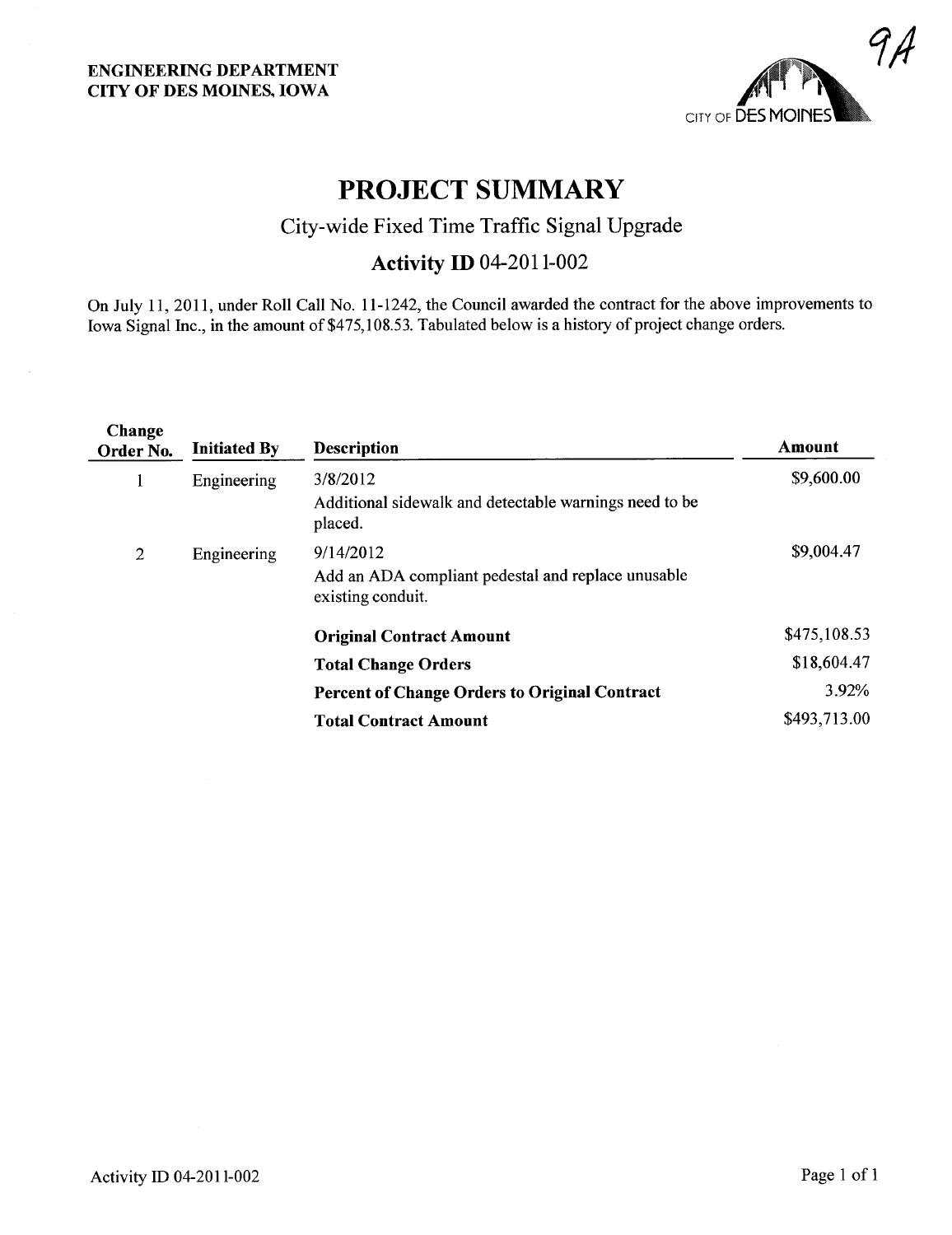March 11, 2013



#### CERTIFICATION OF COMPLETION

#### AGENDA HEADING:

Accepting completed construction and approving final payment for the City-wide Fixed Time Traffic Signal Upgrade, Iowa Signal Inc.

#### SYNOPSIS:

Approve the Engineer's Certification of Completion, accept construction of said improvement, and authorize final payment to the contractor.

#### FISCAL IMPACT:

Amount: \$493,713.00 As-Built Contract Cost

Funding Source: 2013-2014 CIP, Page Street - 46, Traffic Signals, Channelization, and School Crossings, TFC091, Being:

\$320,000 in Iowa Clean Air Attainment Program (ICAAP) funding (max 80% of eligible items) under agreement STP-A-1945(781)--86-77; \$80,000 in Iowa DOT Traffic Safety Funds for 100% of construction contract costs only  $(Max $80,000)$  under agreement CS-TSF-1945(784)—85-77; and the remaining \$93,713 in G. O. Bonds

#### CERTIFICATION OF COMPLETION:

On July 11, 2011, under Roll Call No. 11-1242, the City Council awarded a contract to Iowa Signal Inc., Wayne Lesley, President, 3711 SE Capitol Circle, Grimes, IA 50111, for the construction of the following improvement:

City-wide Fixed Time Traffic Signal Upgrade, 04-2011-002

The improvement includes the upgrading of existing signals and installation of detectors at various locations; all in accordance with the contract documents, including Plan File Nos. 530-001/021, at the following locations within the City of Des Moines, Iowa: 2nd Avenue at College Avenue 2nd Avenue at Holcomb Avenue 2nd Avenue at New York Avenue 2nd Avenue at Hull Avenue 2nd Avenue at Euclid Avenue 2nd Avenue at University Avenue University A venue at 9th Street University A venue at 13th Street University A venue at 19th Street University A venue at ML King Jr. Parkway University A venue at 24th Street University A venue at 25th Street University A venue at 28th Street University A venue at Polk Blvd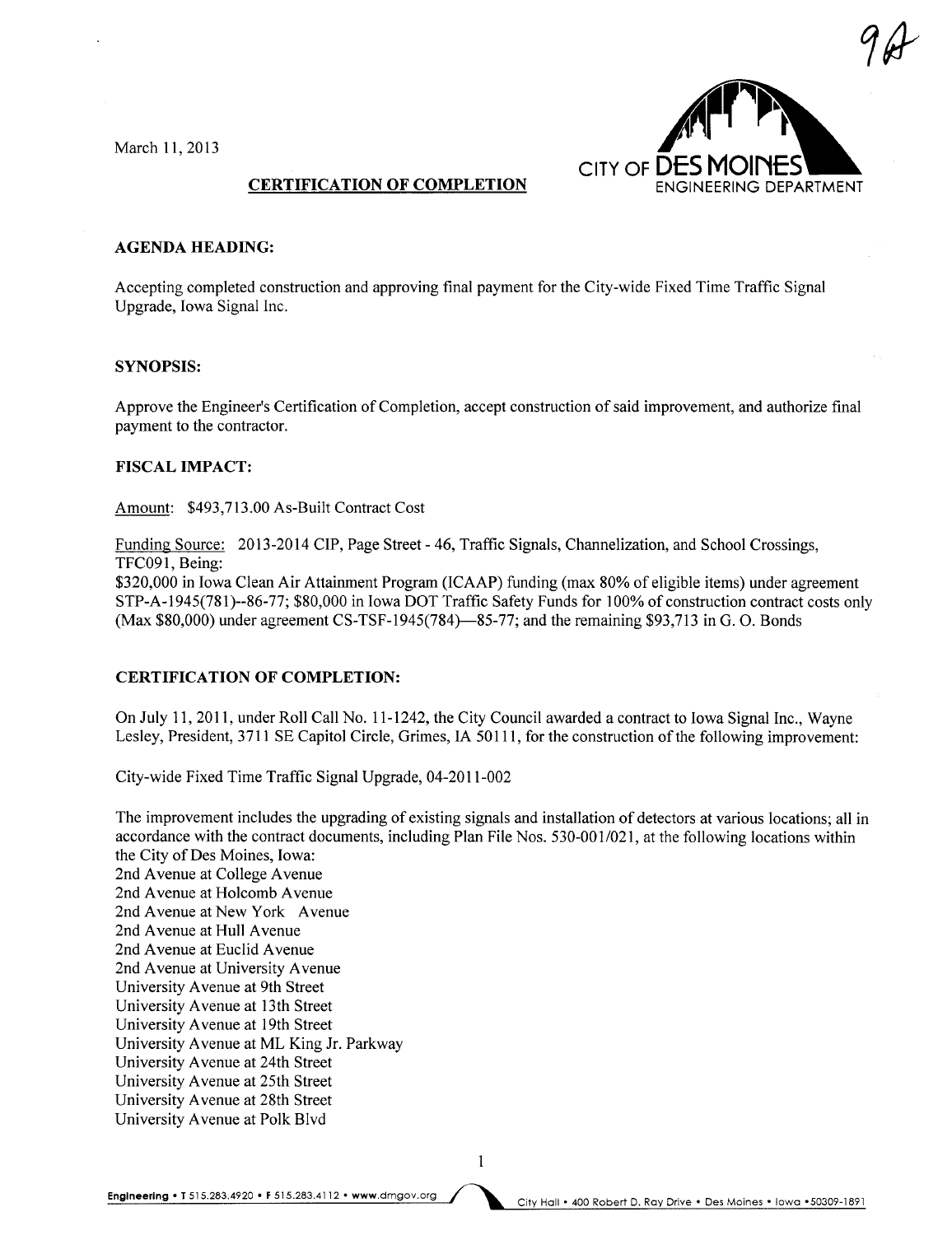Grand A venue at E 9th Street Grand A venue at E 12th Street Grand A venue at 19th Street Grand A venue at 28th Street Grand Avenue at 35th Street Grand A venue at 42nd Street Keosauqua Way at 12th Street

I hereby certify that the construction of said City-wide Fixed Time Traffic Signal Upgrade, Activity ID 04-2011-002, has been completed in substantial compliance with the terms of said contract, and I hereby recommend that the work be accepted. The work commenced on August 29, 2011, and was completed on February 28,2013.

I further certify that \$493,713.00 is the total cost of said improvement, of which \$478,901.61 has been paid the Contractor and \$0.00 is now due and is hereby approved as final partial payment for the above project, the remaining balance of \$14,811.39 is to be paid at the end of thirty days, with funds retained for unresolved claims on fie in accordance with Iowa Code Chapter 573. The amount of completed work is shown on the attached Estimate of Construction Completed.

 $1/2$   $\leq$   $\leq$   $\leq$   $\leq$   $\leq$ 

Jeb E. Brewer, P.E. Des Moines City Engineer